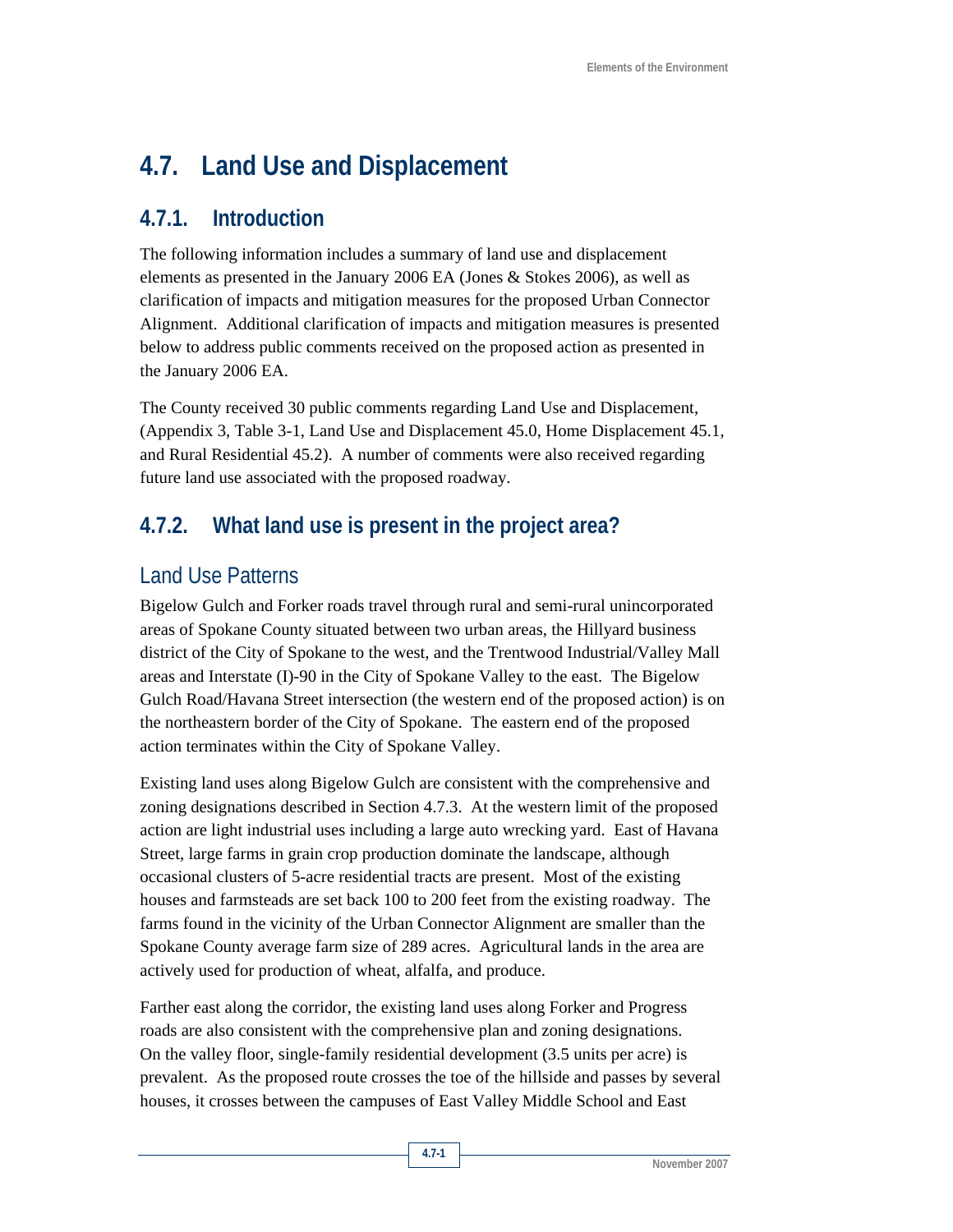Valley High School. The proposed Urban Connector Alignment then connects to Sullivan Road, providing access between the two major industrial areas in the county that are sources of freight traffic: Spokane Valley, including Kaiser Trentwood, the Spokane Industrial Park, and the Spokane Valley Mall at the I-90 interchange.

Some of the farmland adjacent to and in the vicinity of the project area is defined as "prime farmland" based on the Spokane County soil survey (Natural Resources Conservation Service [NRSC] 1968) and consultation with the NRCS (formerly Soil Conservation Service). Prime farmland refers to land that has the best combination of physical and chemical characteristics for producing agricultural commodities with minimum inputs of fuel, fertilizer, pesticides, and labor; that is without intolerable soil erosion; and that is being used to produce livestock or timber. See Appendix 4 for additional information on farmlands.

### **4.7.3. What Land Use Plans and Policies are applicable to land in the project area?**

# Spokane County Comprehensive Plan

The majority of the proposed Urban Connector Alignment is located in Spokane County outside of the UGA in land designated as rural lands or natural resource lands by the County. UGAs are areas within where urban growth is encouraged and outside of which growth can occur only if it is not urban in nature. Less than 0.25 mile of the proposed alignment is located within the City of Spokane UGA at both ends of the proposed alignment. At the western limit of the proposed action, approximately 200 feet is located within the UGA just west of Havana Street and north of the Spokane city limits. At the eastern end, the proposed action extends approximately 1,400 feet into the City of Spokane Valley UGA where it enters the city limits of Spokane Valley and crosses East Valley School District property.

The balance of the corridor is located in areas designated as rural or natural resource lands by the Spokane County Comprehensive Plan. Designated natural resource lands in Spokane County include agriculture, forests, and mineral lands of long-term commercial significance. Along the Urban Connector Alignment, the natural resource designation is for agricultural use. Rural lands are lands located outside the UGA and outside of designated agricultural, forest, and mineral lands.

The current Spokane County comprehensive plan land use designations adjacent to the proposed alignment include the following:

 Light Industrial. The Light Industrial category is intended for industrial areas that have a special emphasis and attention given to aesthetics, landscaping, and internal and community compatibility. Light Industrial areas are composed of predominantly industrial uses but may incorporate office and commercial uses that support and complement the industrial area.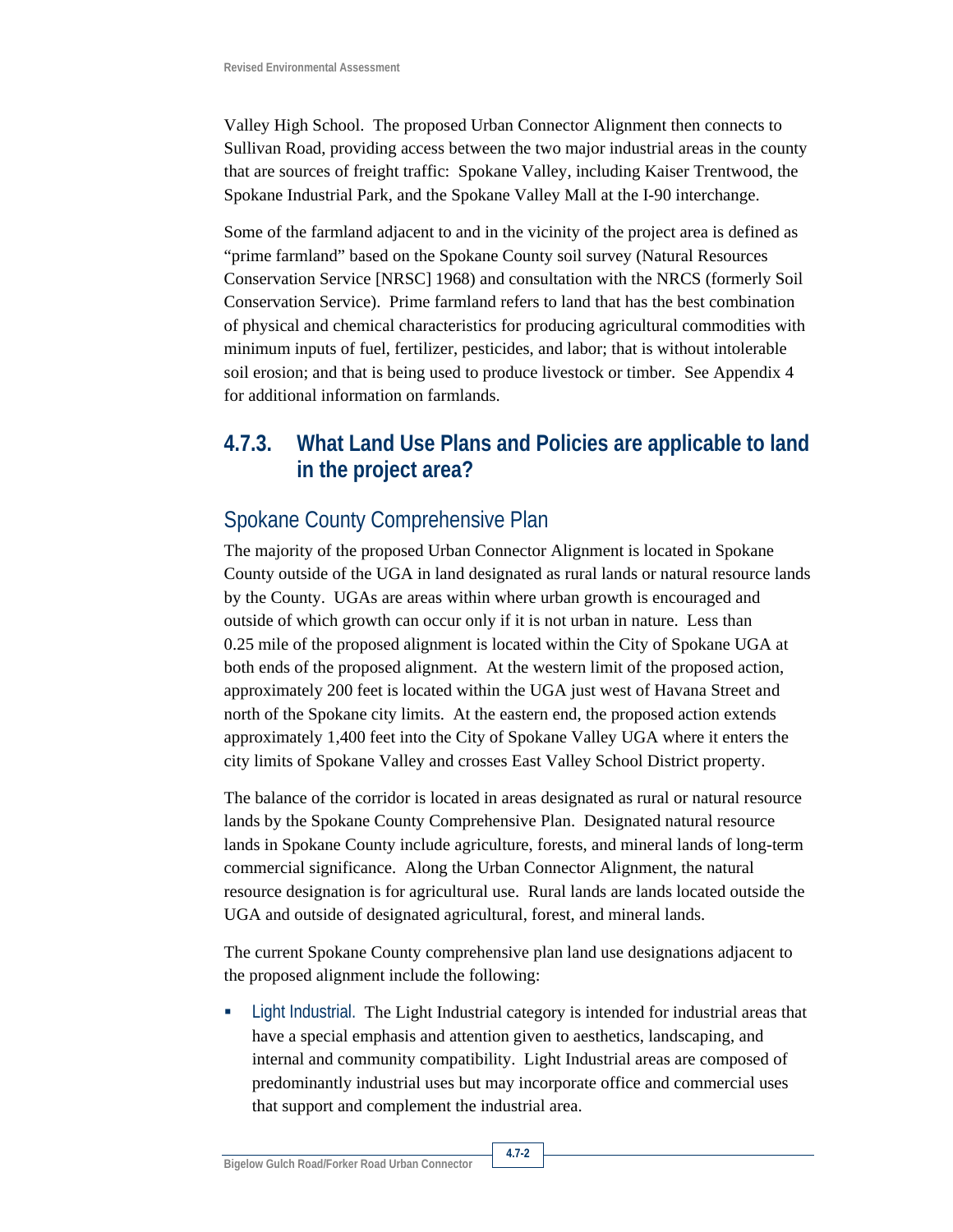- Rural Conservation (1 dwelling unit per 20 acres). The Rural Conservation category applies to environmentally sensitive areas, including critical areas and wildlife corridors. This category encourages low-impact uses and uses clustering and/or other open space techniques to protect sensitive areas and preserve open space.
- Rural Traditional (1 dwelling unit per 10 acres). Rural lands in this category allow large-lot residential uses and resource-based industries, including ranching, farming, mining, and forestry operations. Industrial uses are limited to industries directly related to and dependent on natural resources. New non-resource-related industry may be allowed, provided it meets the requirement for a major industrial development outside the UGA. Rural-oriented recreation uses are also allowed in is category.
- Rural Residential-5 (1 dwelling unit per 5 acres). The Rural Residential-5 category would allow a 1 dwelling unit per 5-acre density in areas that have an existing 5-acre or smaller subdivision lot pattern.
- Small Tract Agriculture (1 dwelling unit per 10 acres). Small tract agricultural areas are primarily devoted to producing grains, fruit, berries, vegetables, Christmas trees, and forage crops. Dairies also operate in this land use designation. Non-resource-related uses other than rural residences are generally prohibited. This type of agriculture is suitable to small-scale operations and may be conducted on relatively small parcels. Residences on large lots may or may not be associated with farming operations. Seasonal festivals and other activities associated with the marketing of agricultural products will be common occurrences in these areas.
- Urban Reserve. The Urban Reserve area category includes lands outside the UGA that are considered for growth within a 40-year planning horizon. These areas are given special consideration, such as low-density, large-lot development, so that land uses established in the near future do not preclude their eventual conversion to urban densities.

Approximately 2.7 miles of the proposed alignment between Lehman Road and Forker Road is designated by the County as Natural Resource Land (Small Tract Agricultural).

Just north of the city limits of Spokane Valley, the proposed alignment passes through land designated as Urban Reserve. The Comprehensive Plan states that Urban Reserve Areas are lands outside the Urban Growth Area that are considered for growth beyond the initial 20-year planning period but within a 40-year planning horizon. These areas are given special consideration so that land uses established in the near future do not preclude their eventual conversion to urban densities (Jensen pers. comm.).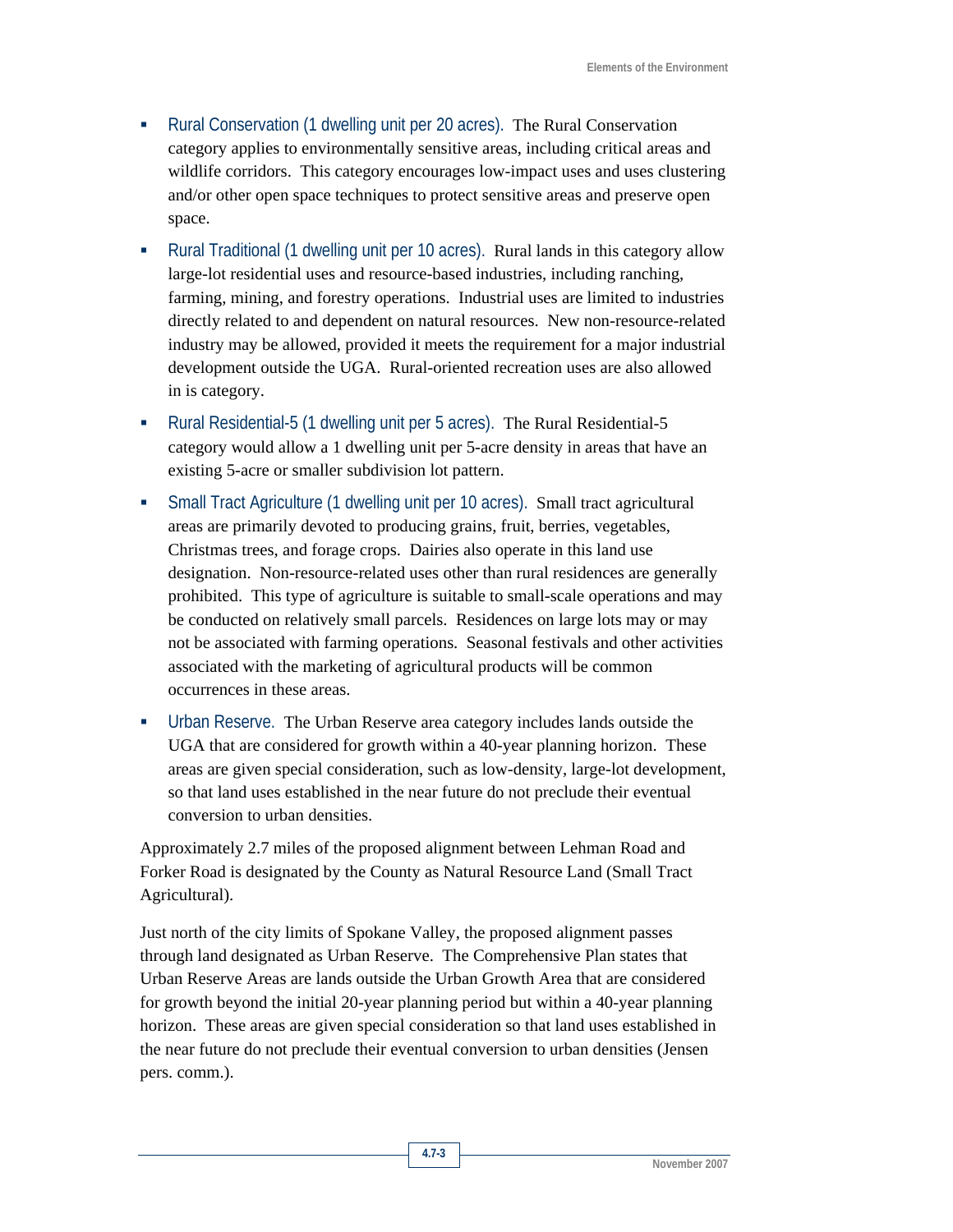### City of Spokane Valley

The City of Spokane Valley was incorporated March 31, 2003. In 2006, the City adopted a comprehensive plan and is in the process of accepting annual amendments to that plan. The City is also working with the county to expand its UGA boundary to accommodate projected growth. These amendments may include expanding into the designated Urban Reserve area along with other requests made by the city or private parties. Approximately 1,400 feet of the proposed action is located within the City of Spokane Valley.

In 2003, pursuant to Revised Code of Washington (RCW) 35.11.20 and 35A.14.140, the City adopted Spokane County's zoning standards (Chapters 14.100 through 14.800 with appendices, entitled Spokane County Zoning Code, dated January 1, 1986, and the Phase I development regulations adopted under Spokane County Resolution 2-0470). Similarly, the City has adopted the County's standards for road construction and environmental regulations.

#### **City of Spokane Valley Comprehensive Plan**

The proposed Urban Connector Alignment enters into the collocated UGA boundary and city limits of Spokane Valley for a very short distance in the vicinity of Progress Road. This area is designated in the Spokane Valley Comprehensive Plan as Low Density Residential, before curving back outside of the city limits and UGA. The Low Density Residential designation allows for a range of single-family residential densities from one dwelling unit per acre up to and including six dwelling units per acre. The proposed alignment re-enters the city limits/UGA again as crosses East Valley School District property, which is designated in the comprehensive plan as Public/Quasi Public land. The Public/Quasi Public designation is intended to protect and preserve areas of the City devoted to civic, cultural, educational, and similar facilities. Farther to the south and east of the Urban Connector Alignment terminus is industrially designated land that is a source of freight traffic. No goals or policies in the City's comprehensive plan were identified that directly relate to the proposed action.

### **4.7.4. What is the zoning designation of land along the project corridor?**

Current zoning designations in the project area are consistent with the County Comprehensive Plan designations and include Light Industrial, Rural Conservation, Rural Traditional, Rural-5, small Tract Agricultural. South of Forker Road, the proposed Urban Connector Alignment enters and/or abuts the city limits of Spokane Valley where the interim city zoning is Urban Residential 3.5 (3.5 dwelling units per acre) or Urban Reserve (unincorporated land likely to be included in the UGA in the future). Figure 4.7-1 presents the current zoning designations for the project area.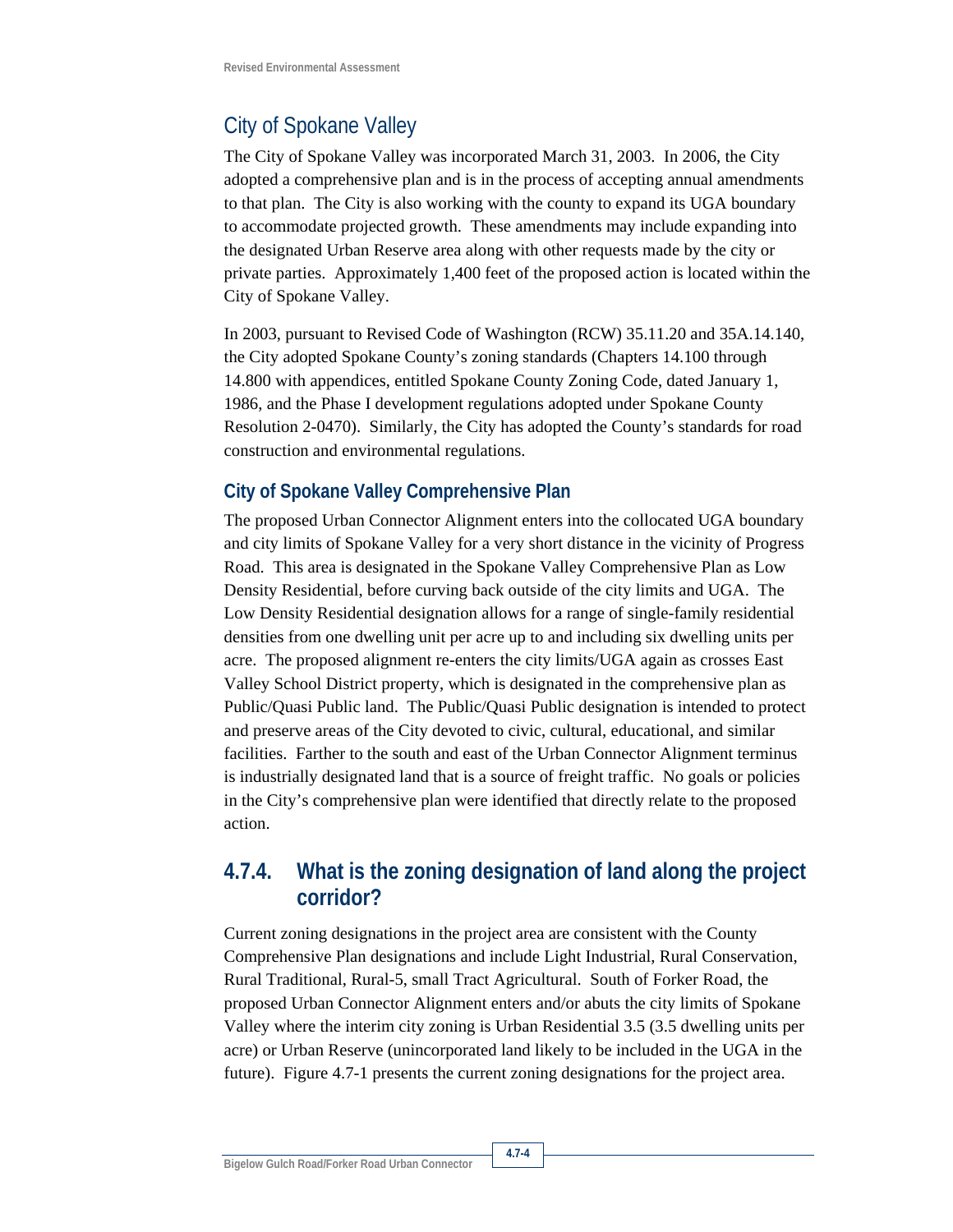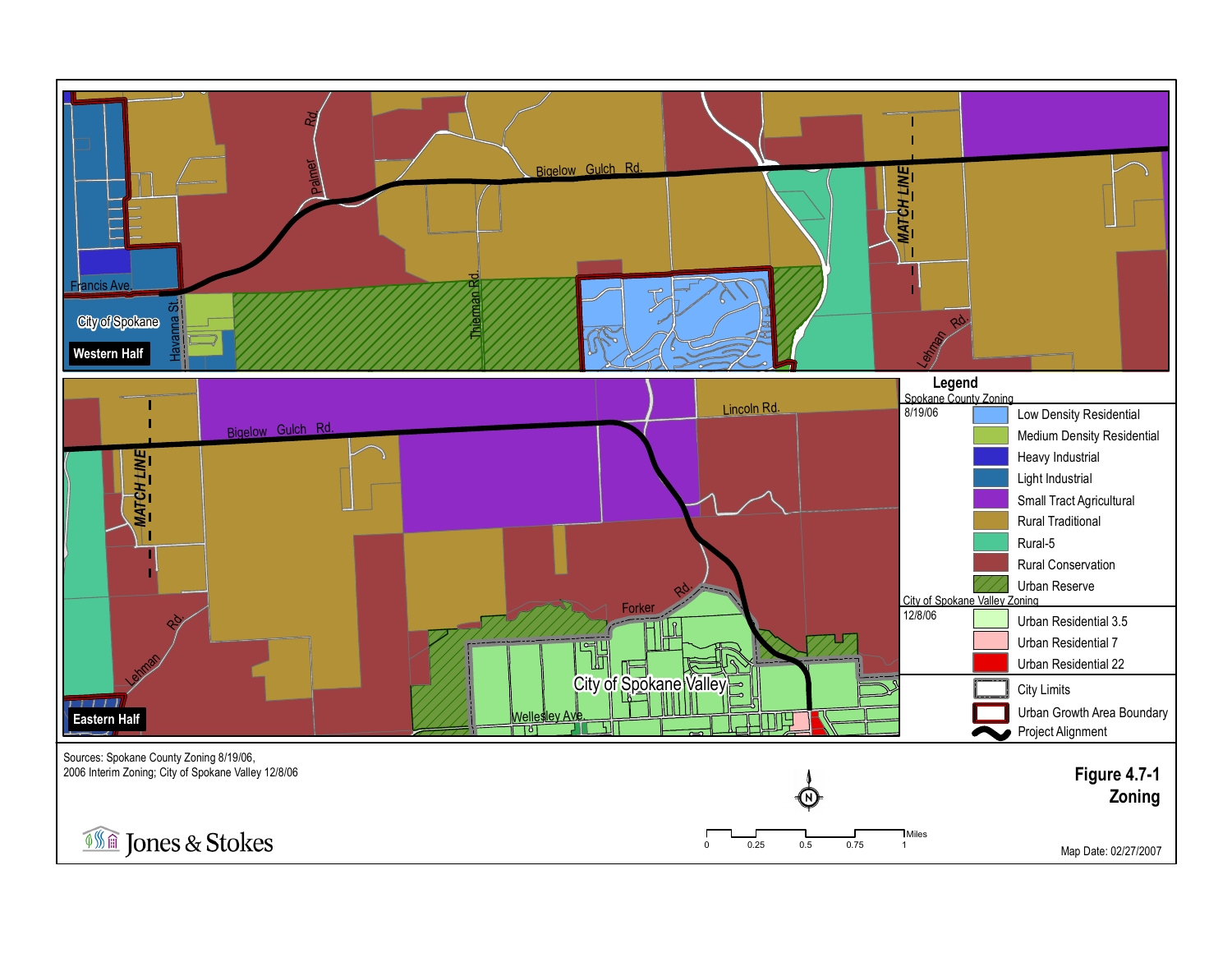# **4.7.5. What goals and policies apply to the proposed action?**

The existing Spokane County Comprehensive Plan has several goals and policies that focus on improving transportation infrastructure while maintaining rural character and avoiding or minimizing impacts. The proposed Urban Connector Alignment has been developed to fulfill and balance the interests and needs expressed in the County's goals and policies. The City of Spokane Valley's Comprehensive Plan was reviewed and no policies specific to the proposed action were identified.

Specific county comprehensive plan goals and policies regarding the design of rural roads and impacts on the environment are described below.

# Rural Roads Goal T.5c

Provide major rural arterials that connect urban areas (urban connectors) while maintaining rural character and protecting the environment.

## Policies

- T.5.1. Develop and maintain safe and efficient transportation connections between urban population centers.
- T.5.2. Prohibit new commercial use along rural collectors and state highways, which are located outside the Urban Growth Area boundary, except in designated rural activity centers and limited development areas.
- T.5.3. ensure the preservation of rural character and discourage urban sprawl by managing access to major rural collectors, which are located in rural areas.
- T.5.4. Ensure that proposed rural collectors avoid significant natural areas or historic resources where possible and mitigate impacts where avoidance is not possible.
- T.5.5. Ensure that the transportation system in the rural areas and resource lands are consistent with their rural/resource character. Improvements should emphasize operations, safety, and maintenance.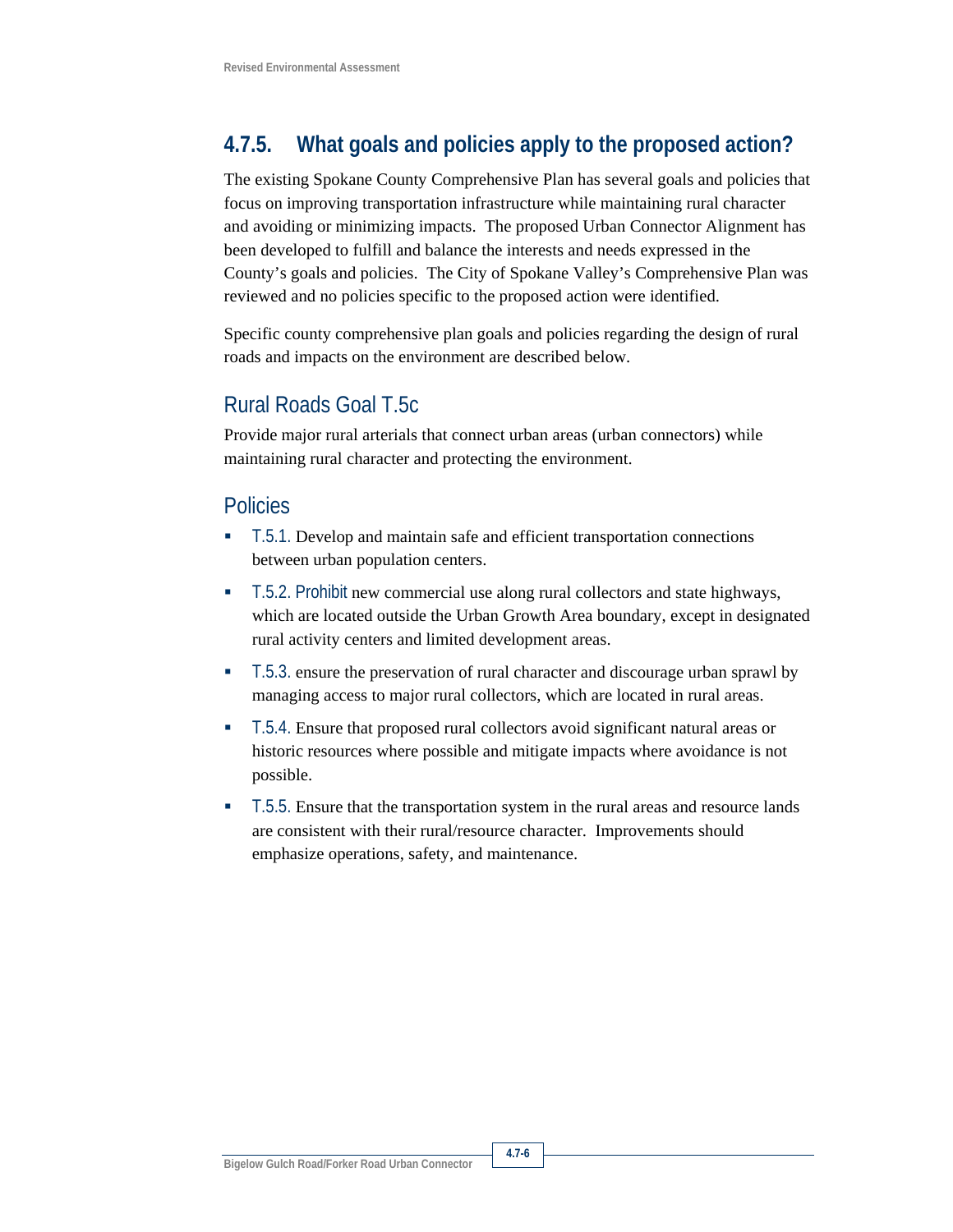## Environmental Goal T.12a

Develop transportation systems that avoid environmental impacts where possible and mitigate impacts where avoidance is not possible. Spokane County is currently in the process of updating its comprehensive plan.

#### Policies

- T.12.1. Design transportation improvements to minimize air, water, and noise pollution.
- T.12.2. Ensure that new transportation systems avoid or mitigate significant impacts on natural areas or historic resources.
- T.12.3. Transportation facilities shall not be developed in areas where they will have a significant negative effect on the environment.
- T.12.4. Protect and preserve environmentally sensitive areas to the greatest extent practical when developing new transportation facilities.
- T.12.5. Develop transportation facility design standards, which are sensitive to community, cultural, aesthetic, historical, and environmental needs.
- T.12.6. The transportation system in Spokane County shall conform to the federal and state Clean Air Acts.
- T.12.7. The transport of contaminants shall be minimized through residential areas and centers by restrictive routing and scheduling where practical.
- T.12.8. Enforce federal and State regulations for transportation of contaminants.

## **4.7.6. Are there additional regulations that apply to land uses within the project area?**

#### **Displacement**

Persons displaced from their homes are eligible to receive advisory services and certain monetary payments for moving and replacement housing costs. Displaced businesses, farms, and nonprofit organizations are eligible for advisory services and monetary payments for moving and re-establishment costs. Relocation assistance is provided in the Uniform Relocation Assistance and Real Property Acquisition Policies Act of 1970 as amended The Act establishes a uniform policy for the fair and equitable treatment of individuals and businesses displaced as a direct result of programs or projects under taken by a federal agency or with federal financial assistance. The primary purpose of this act is to ensure that such persons shall not suffer disproportionate adverse impact as a result of programs and projects designed for the benefit of the public as a whole and to minimize the hardship of displacement.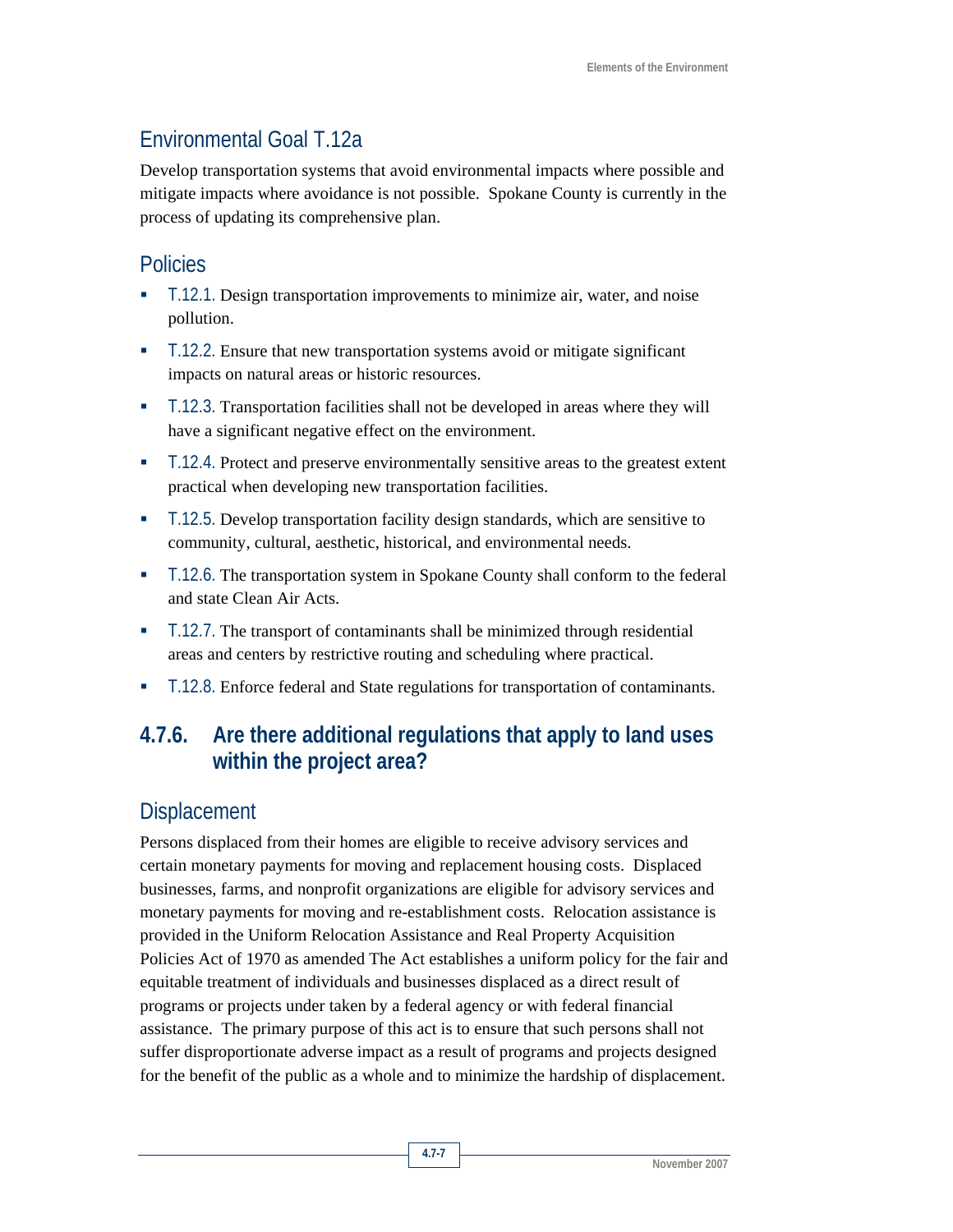## **Farmlands**

The National Environmental Policy Act and the Farmland Protection Policy Act (FPPA, 7 U.S. Code 4201-4209 and its regulations, 7 Code of Federal Regulations [CFR] Part 658) require federal agencies, such as the Federal Highway Administration, to coordinate with NRCS if their activities may irreversibly convert farmland (directly or indirectly) to nonagricultural use. For purposes of the FPPA, farmland includes prime farmland, unique farmland, and land of statewide or local importance. (See Appendix 4 for additional information on the FPPA.)

## **4.7.7. How were potential effects evaluated?**

The analysis of impacts involved the compilation and review of the County and City of Spokane Valley Comprehensive Plan policies for consistency with the proposed Urban Connector Alignment and conformance with the existing long-range plans of each jurisdiction, review of aerial photographs, and discussions with Spokane County planning staff.

Of importance in the impact analysis is the potential for significant changes to existing permitted land uses in the area; change in use of designated resource lands of long-term significance within the area; potential for urban growth within the rural area; or displacement of a substantial number of people or existing housing units, necessitating the construction of replacement housing elsewhere.

# **4.7.8. What impacts would the Urban Connector Alignment have on land use?**

## Proposed Action

#### **How would construction affect land use?**

#### *Displacements*

The most direct changes in land use would be from the property acquisitions necessary to widen, improve, and relocate the roadway in some locations for the new Urban Connector Alignment. Approximately 101 acres of property would be acquired to accommodate new roadway surfaces, shoulder areas, cut-and-fill slopes, and roadway construction.

The proposed Urban Connector Alignment would convert some residential, agricultural, and undeveloped land uses to a public roadway. Spokane County has already purchased a number of properties along the right-of-way (ROW) and will assist with either relocation within the existing parcels or relocation (depending on the preference of the displaced residents) within the general area. The proposed action would require the displacement of nine residences, five outbuildings, and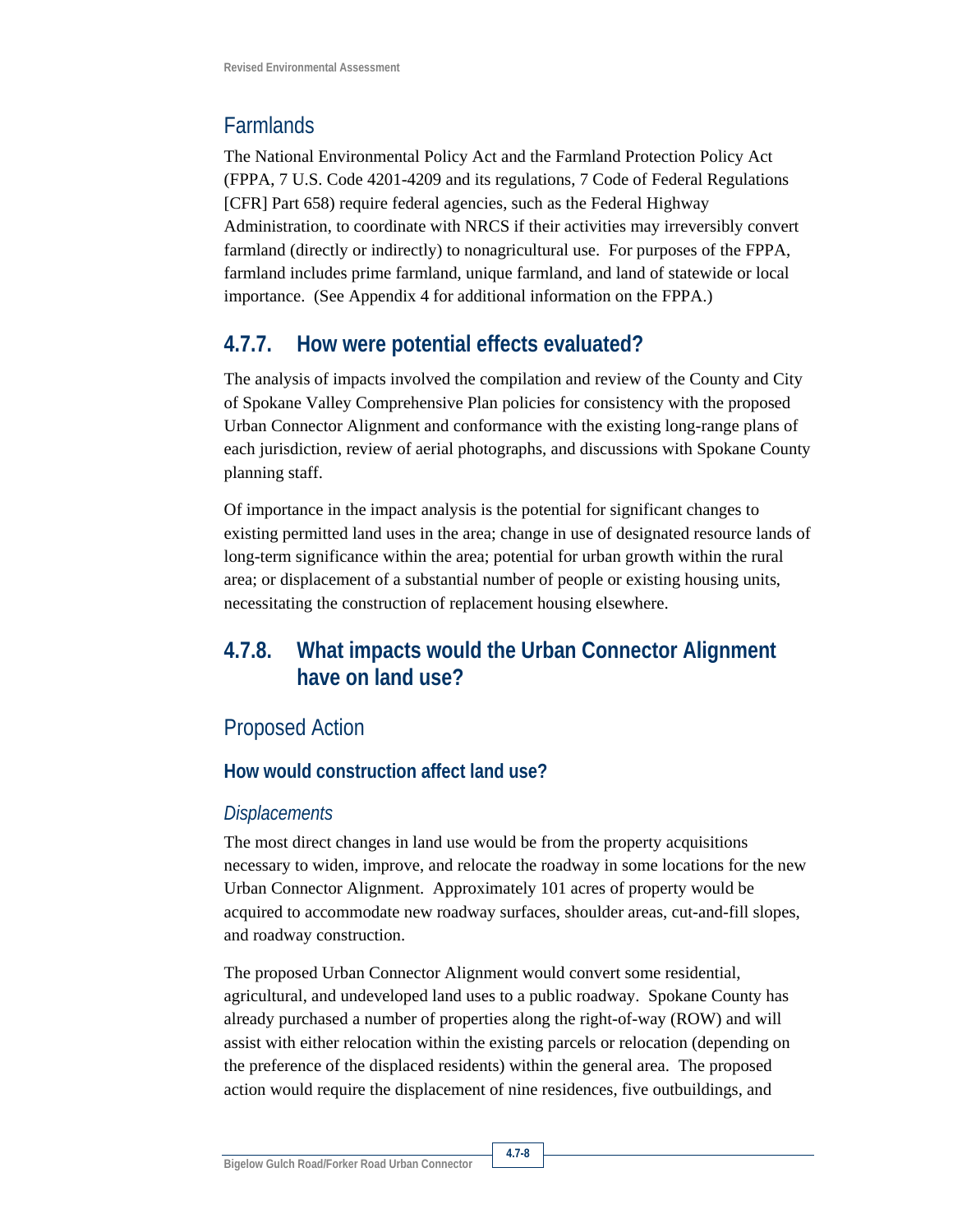purchase of six remnant parcels along the alignment. Properties would be purchased by Spokane County in accordance with the Uniform Relocation Assistance and Real Property Acquisition Policies Act (49 CFR Part 24), and the Washington State law covering property acquisition (Chapter 8.26 RCW, Title 478-100 WAC). The Uniform Relocation Assistance and Real Property Acquisition Policies Act establishes a uniform policy for the fair and equitable treatment of individuals and businesses displaced as a direct result of programs or projects undertaken by a federal agency or with federal financial assistance. The primary purpose of this act is to ensure that such persons shall not suffer disproportionate adverse impacts as a result of programs and projects designed for the benefit of the public as a whole and to minimize the hardship of displacement.

As mentioned in the January 2006 EA and as required by federal regulations, comparable replacement dwellings would be provided for displaced homes. Under state and federal laws, no person is required to move from a residence unless comparable replacement housing is available for sale or rent within the potential displaced person's financial capabilities.

In addition to the permanent acquisitions for the roadway ROW, approximately 65 acres of temporary easements would be required for construction of the Urban Connector Alignment.

#### *Land Use*

The proposed Urban Connector Alignment would not include any changes to the comprehensive plan land use designations or zoning. Changes to the underlying comprehensive plan land use designation and zoning would require amendments to the Comprehensive Plan and the County Zoning Code, which is not part of this proposal. Any future amendments to the Comprehensive Plan must be consistent with County or city policies and the requirements of RCW 36.70 and RCW 36.70A. An application to amend the Comprehensive Plan's land use map designation includes a full analysis of how the proposal complies with the following criteria:

- 1. The proponent demonstrates that the proposed amendment is consistent with the GMA (RCW 36.70A) and requirements, the Countywide Planning Policies, the Spokane County Comprehensive Plan, applicable subarea plans, applicable city Comprehensive Plans, along with applicable Capital Facility Plan(s) and official population growth forecasts.
- 2. The proponent demonstrates that the designation is in conformance with the appropriate locational criteria identified in the Comprehensive Plan.
- 3. The map amendment or site is suitable for the proposed designation and there is a lack of appropriately designated alternative sites within the vicinity.
- 4. The plan map amendment either: (a) responds to a substantial change in conditions applicable to the area within which the subject property lies; (b) better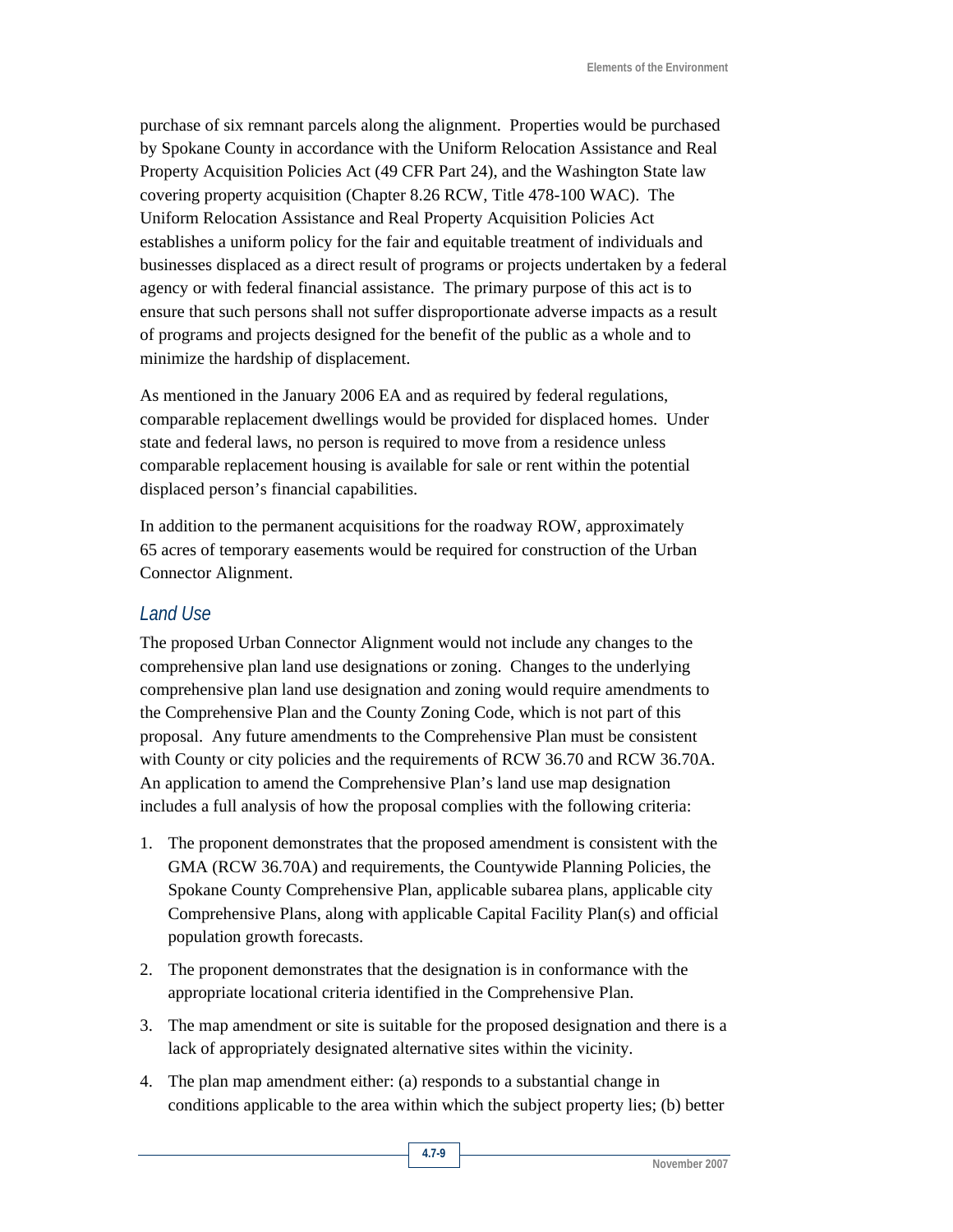implements applicable Comprehensive Plan policies than the current map designation; or (c) corrects a minor mapping error, or correction.

5. Where applicable, the proponent must demonstrate that the full range of urban public facilities and services can be adequately provided in an efficient and timely manner to serve the proposed designation. Such services may include water, sewage, storm drainage, transportation, parks, police and fire protection and schools. Adequacy of services applies only to the specific requested amendment.

Amendments to the Comprehensive Plan map from a natural resource land designation to a smaller lot size natural resource designation or to a rural designation must demonstrate that the following criteria have been met:

- 1. The site does not meet the criteria for the existing resource land designation.
- 2. The amendment meets the locational criteria for the requested designation.

The County is currently in the process of updating its comprehensive plan, which included planning commission and steering committee deliberations and recommendations and adoption of population allocations by the Board of County Commissioners in 2006. As part of the Comprehensive Plan update, the County is now working with local cities to consider adjustments to UGA boundaries and preparing environmental documentation; the County expects to complete review of the Comprehensive Plan amendments by late summer or early fall of 2007.

Temporary direct impacts from construction would include noise, dust, traffic congestion, and reduced accessibility to properties. Noise and dust impacts would primarily affect adjacent land uses. Residences and businesses in the project area may experience temporary localized travel delays due to temporary land closures. Construction would occur in stages, which means that construction activity in any one location would take substantially less time than the time estimated to complete the entire proposed action. Temporary impacts that occur during construction of the proposed roadway project area assumed to end after the project construction is completed.

Impacts on critical areas are addressed in Sections 4.4, *Wetlands*; 4.5, *Streams*; and 4.6, *Vegetation and Wildlife*.

#### *Agricultural Use*

Approximately 50 acres of farmed land would be required for the roadway and associated facilities. (See Appendix 4 for a more detailed discussion of the impacts on farmlands.) Temporary impacts on existing farmland during construction could include increased noise, dust, traffic delays, and traffic congestion. Other impacts as a result of construction would include disruption of access to parcels being farmed and traffic delays. Farmers access their farms and move farm equipment to and from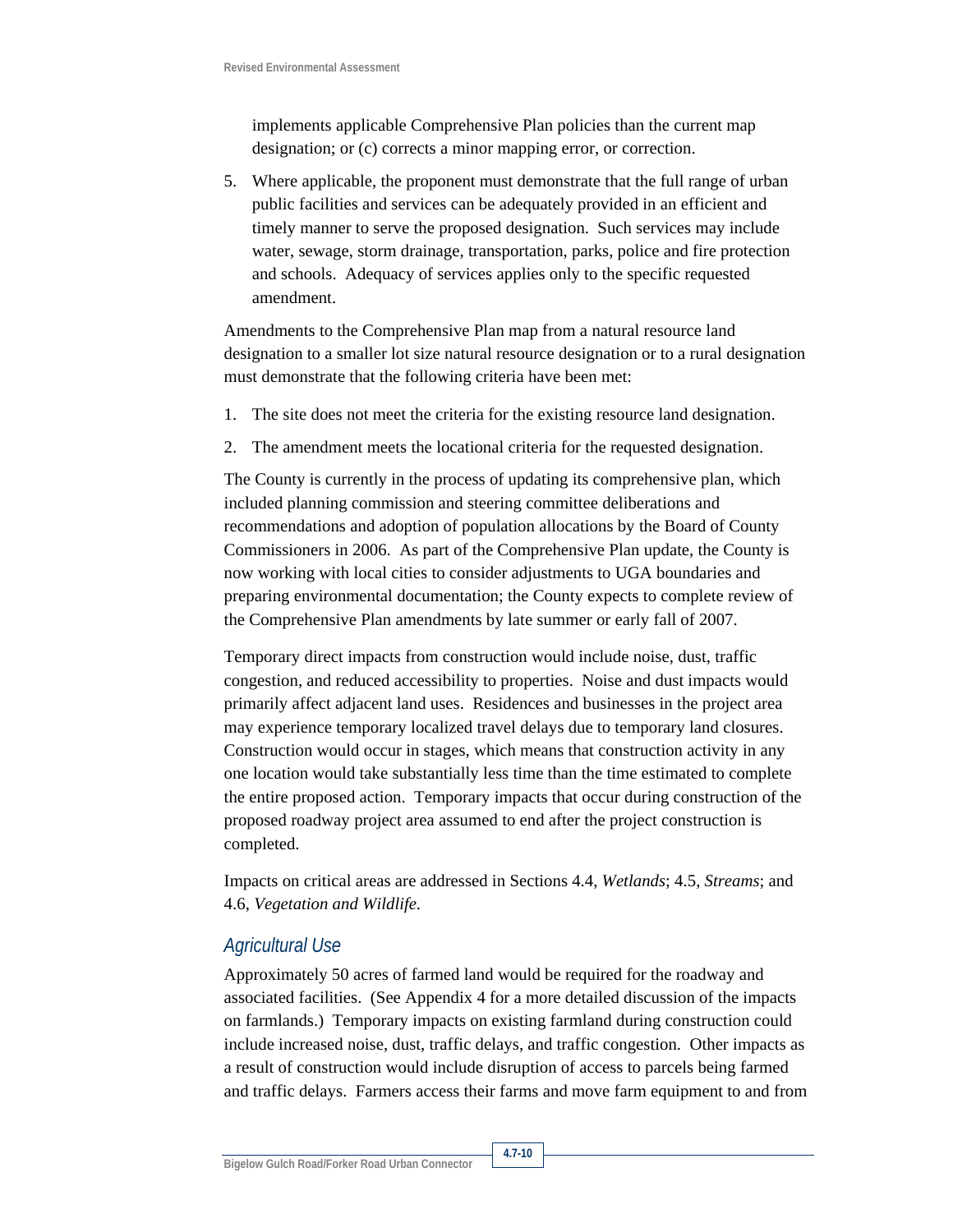their sites by way of Bigelow Gulch Road. It is anticipated that travel lanes may be restricted in work zones, which could impact farming operations. Construction in the immediate vicinity of farmlands would produce increased noise, dust, and/or air pollution but is anticipated to have negligible effect on agricultural activities.

#### **How would operation of the proposed action affect land use?**

The proposed Urban Connector Alignment would not change the underlying comprehensive plan land use designation or zoning along the alignment. The improved transportation access and roadway safety that would result from the Urban Connector Alignment may increase pressure for more development; however, these development pressures would be balanced by existing comprehensive plan policies and development regulations that guide local decision-makers to maintain the rural character of this area.

The Urban Connector Alignment would improve and provide a safer and efficient existing transportation connection between industrial uses in the cities of Spokane Valley and Spokane consistent with Transportation Goal T.5c. Existing County policies (T.5.2, T.5.3, and T.5.5) provide additional guidance to county decisionmakers to ensure that future development adjacent to the proposed action outside of the UGA would remain rural in nature and not promote urban sprawl. Other policies in the County's Transportation Element (T.5.4, T.12.1, T.12.2, T. 12.3, T.12.4, T.12.5, T.12.6) provide guidance to ensure that the project is designed to avoid impacts on the environment whenever possible, and where avoidance is not possible to mitigate these impacts.

The proposed Urban Connector Alignment would result in changes in access to and from Bigelow Gulch and Forker roads for some residential properties. The locations of driveway accesses and changes to road intersections are shown as pavement extensions in the legend in Figure 2-1. Approximately 62 access points would exist in conjunction with the Urban Connector Alignment.

Access from driveways would be to the 8-foot-wide shoulders and right travel lane for right turns, or to the center turn lane for left turns. A two-way left turn lane would be provided at key intersections, which would facilitate smooth flowing traffic along the route by allowing turning vehicles to queue in the center lane from the through traffic lanes. The two-way left turn lane, at key intersections, could also be used by those accessing Bigelow Gulch Road using it as a refuge lane when making left turns onto Bigelow Gulch Road.

#### *Agricultural Use*

Based on site visits and examining aerial photos overlaid with the project footprint, the proposed Urban Connector Alignment would convert approximately 50 acres of farmland within the right-of-way from Weile Avenue to Forker Road. The farmland to be converted is in narrow strips on both sides of the existing Bigelow Gulch Road.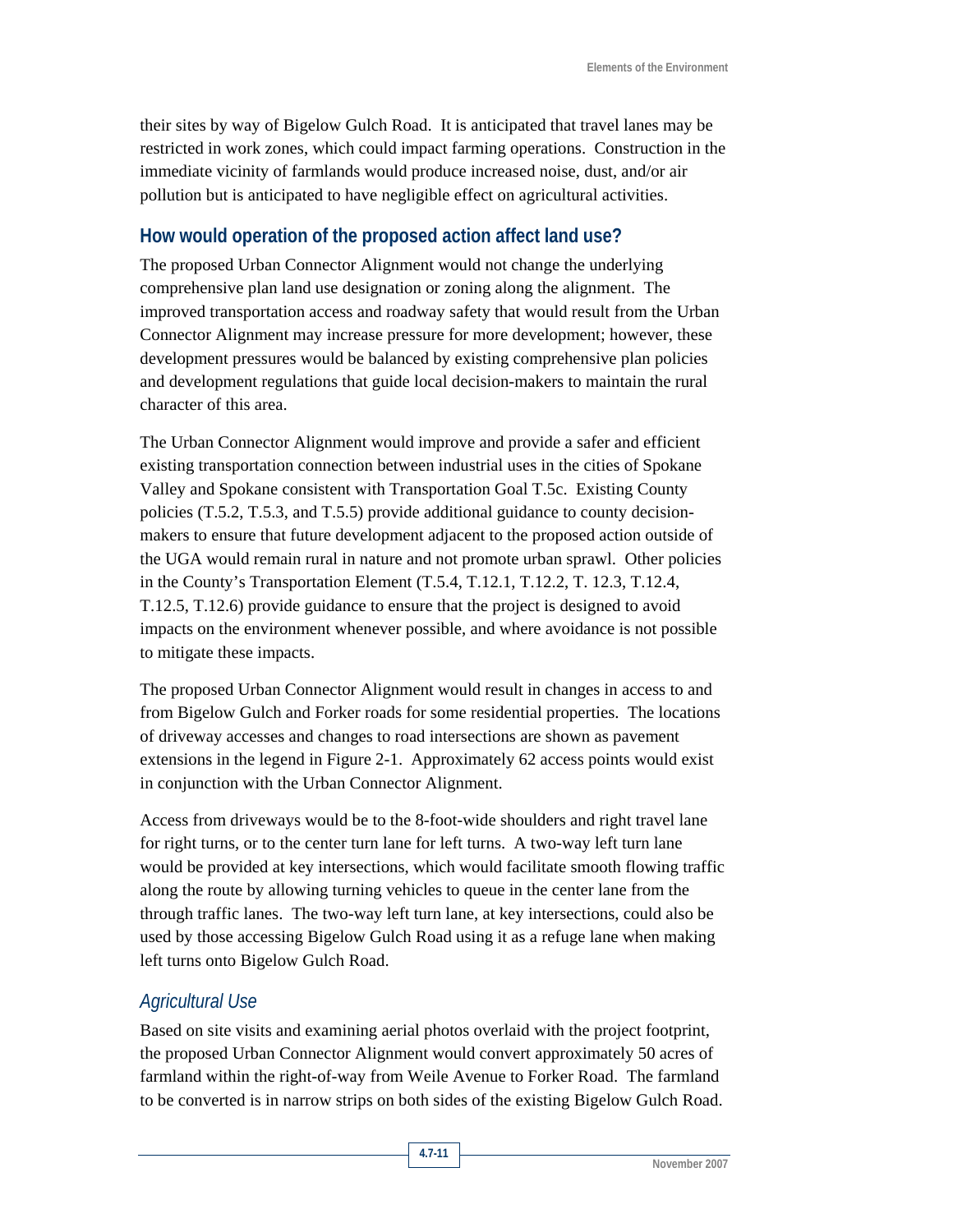Based on NRCS, approximately 34 acres is classified as prime farmland. Approximately 15 acres of the converted farmland occurs on land designated by the county as Small Tract Agriculture between Lehman and Forker roads.

This conversion of farmland would represent a reduction of 0.17 % of the farmland in the middle Spokane watershed (Golder Associates 2003a) and approximately 0.0093% of farmland in Spokane County.

In compliance with the FPPA of 1981 (7 USC 4201-4209), a farmland conversion analysis was conducted as part of the EA analysis. The purpose of the FPPA is to minimize unnecessary conversion of farmland to nonagricultural uses where federal programs apply. Furthermore, the FPPA ensures that federal programs affecting agricultural lands are compatible with state and local government regulations and private policies and programs. In compliance with FPPA, the farmland conversion impact rating process was completed to assess the degree of impact on farmland conversion and whether alternative mitigation would be necessary (Appendix 4). Results of the farmland conversion analysis are summarized in this section.

To assess the impacts of converting farmlands to other uses, the proposed Urban Connector Alignment was rated using the farmland conversion impact rating form NRCS-CPA-106. The score for the Urban Connector Alignment is 154, which is slightly below the threshold score of 160; therefore, under the provisions of the FPPA (7 CFR 658.4), no additional mitigation for farmland conversion is needed.

The Urban Connector Alignment, as proposed, represents the least impact to farmlands, because the portion of the alignment through farmland follows the existing Bigelow Gulch Road rather than as an alternative route through undisturbed land, either agricultural or rural conservation. Access to farmland use would not be prevented by the Urban Connector Alignment, and in fact would better accommodate farm equipment due to wider shoulders, two travel lanes in each direction, and the center turn lane to provide easier road crossing than what currently occurs.

#### **What are the indirect effects on land use?**

Indirect effects are those caused by the proposed action that are later in time or farther removed in distance, but still reasonably foreseeable.

The increased traffic capacity and improved access resulting from the proposed action could increase the pressure to convert adjacent land uses from rural and agricultural uses to urban uses. The proposed Urban Connector Alignment could lead to the request for zoning and land use changes on land adjacent to or in close proximity to the proposed Urban Connector Alignment. For example, private properties adjacent to the alignment in the vicinity of the UGA could request to be included within the UGA, in order to build higher density residential or some other form of development than is currently allow which would access or otherwise use the roadway.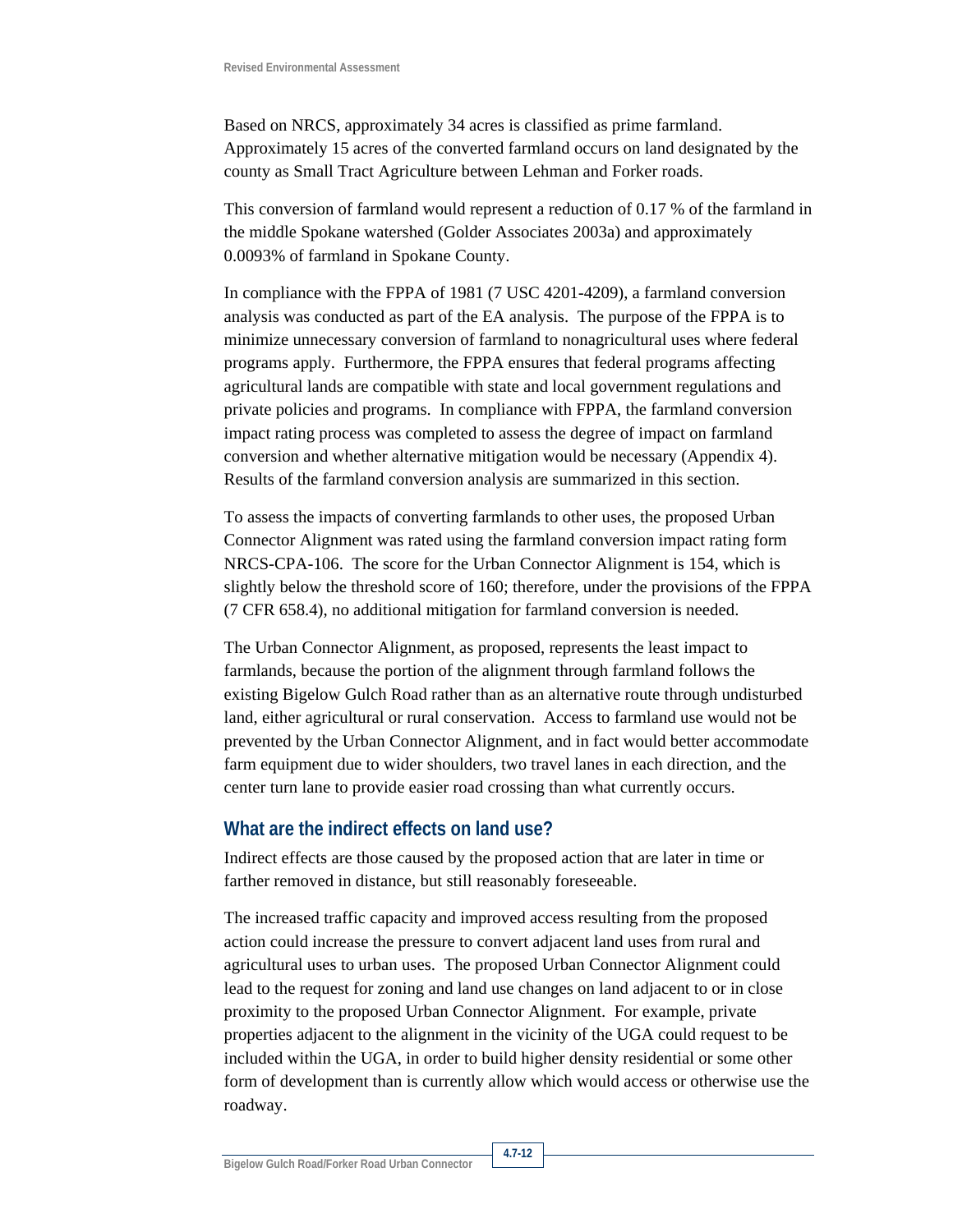The outcome of such requested changes would be determined through the County process for evaluating and either approving or denying the changes. Spokane County is currently completing amendments to the comprehensive plan that could include proposed changes to the land use designation and/or UGA boundary. Proposed amendments to the comprehensive plan are reviewed on an annual basis. Amendments to the Comprehensive Plan must be consistent with the requirements of the Planning Enabling Act (RCW 36.70) and Growth Management Act (RCW 36.70A).

#### **What measures are proposed to minimize effects on land use?**

- Section 4.9, *Transportation,* provides a discussion of temporary traffic control measures to be implemented to minimize traffic congestion and maintain access to existing land uses during construction.
- Sections 4.10 and 4.11, *Air Quality and Noise,* respectively*,* define best management practices that would be used to help reduce noise and dust from construction activities.
- Spokane County will plan for and acquire property for new ROW in accordance with the Uniform Relocation Assistance and Real Property Acquisition Policies Act of 1970, as amended.
- Spokane County will enter into agreements with landowners for temporary construction easements.

#### *Agricultural Uses*

- Based on the results of the farmland conversion impact rating process, no farmland meets the NRCS requirements for consideration for protection; therefore, no mitigation is required. Acquisition of farmland would follow the same guidelines established for other properties.
- Some farmland within the right-of-way would be available for continued farming on a lease basis so long as the crops and farming activities were compatible with the clear zone requirements of the project.
- **Spokane County will consult and coordinate with affected farmers to ensure that** disruptions to farming are minimized and adequate advanced notice of potential disruptions is given.
- Any topsoil removed from areas of prime farmland will be removed and stockpiled rather than covered over. The topsoil can then be used for erosion control and in areas of planting.

Analysis of project effects combined with other reasonably foreseeable projects that could affect land use indicates that effects will not rise to a level of significance. Although the county can change the zoning, which could affect land use, there are no current plans to do so. Any land use designations that change will be done in